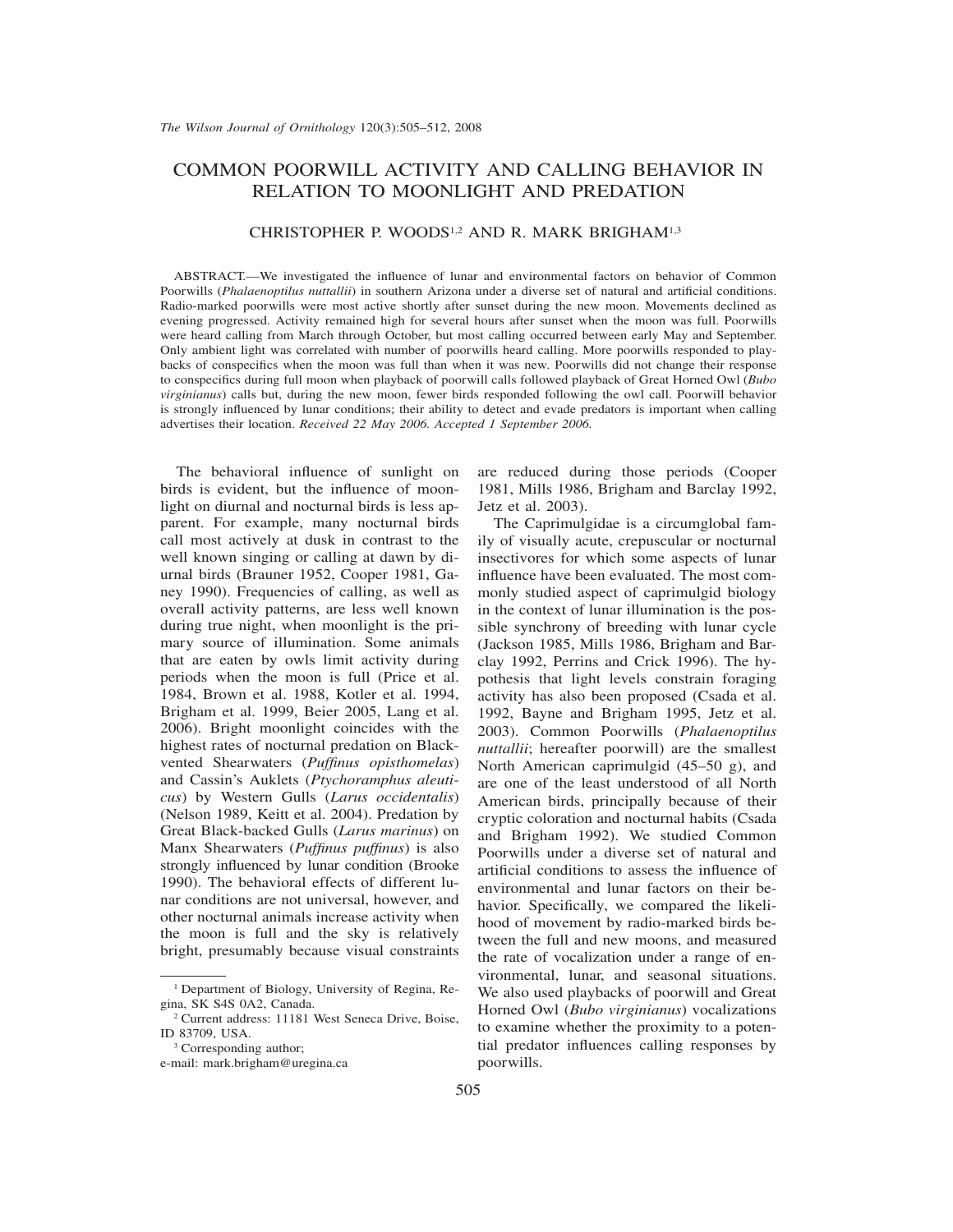### METHODS

We collected data during 1996–1999 at three sites within 100 km of Tucson, Arizona, USA: the National Audubon Society's Appleton-Whittell Research Ranch  $(31^{\circ} 36' N, 110^{\circ}$ 30 W), central portions of the Buenos Aires National Wildlife Refuge (31° 41' N, 111° 26' W), and the east side of the Tortolita Mountains  $(32^{\circ} 32' N, 111^{\circ} 00' W)$ . All three sites are within the Sonoran desert ecosystem and share environmental and ecological attributes, including an elevation range of 1,000 to 1,550 m, hot days and cool nights, limited rainfall that typically occurs during the summer monsoon, and an abundance of cacti. Poorwills occurred year-round at the Tortolita and Buenos Aires sites; some over-wintered at the Research Ranch site, although most were absent during the coldest months.

Poorwills were captured at night either using mist nets in conjunction with playbacks of territorial calls or with a spotlight and longhandled net (Swenson and Swenson 1977, Jackson 1984, Brigham 1992). A few birds were captured or recaptured during daylight by flushing them into mist nets placed near roosts. Captured birds were banded with a USGS metal band and fitted with a temperature-sensitive radio transmitter (2 models that differed in mass and range were used: Model PD-2T, 2.8 g and 1–4 km range, and Model BD-2GT, 1.7 g and 0.5–2 km range; Holohil Systems Inc., Carp, ON, Canada). Transmitters were affixed using an elastic harness slipped over the wings (Brigham 1992, Hill et al. 1999).

*Likelihood of Activity.—*Radio-marked poorwills were monitored remotely using a Lotek SRX 400 Telemetry Receiver (Lotek Engineering Inc., Newmarket, ON, Canada) to assess activity patterns by quantifying variation in signal strength. Activity can be inferred because signal strength of successive radio pulses varies widely when radio-marked animals are active due to rapid changes in orientation of the transmitting antenna (Sutter et al. 1996, Brigham et al. 1999).

We evaluated the relationship between time of night, lunar illumination, and movement by poorwills using telemetry data from 5-min periods exactly 1, 3, and 5 hrs past sunset on nights for which there was either a full moon ( $>95\%$  of the moon's face illuminated; 82 bird-nights from 6 males, 5 females, and 2 unknown gender juveniles) or no moon  $\left( \leq 5\right)$ of the moon's face illuminated; 92 bird-nights from 9 males, 4 females, and 2 unknown gender juveniles). We only used data from birds that were euthermic (i.e., not torpid based on body temperature above  $30^{\circ}$  C) and for which there was either movement or inactivity in at least one of the 5-min periods. We inferred that movement had occurred when the standard deviation of the intensity of three signals recorded by the Lotek receiver was  $>10$ . This value was derived from comparisons of variation in signal strength when movement or inactivity by birds could be observed directly (cf. Sutter et al. 1996, Brigham et al. 1999). We used Chi-square tests to evaluate whether there were differences in the number of times that movement occurred during each 5-min period, for the two different lunar conditions.

*Environmental Influences on Vocalization.—*We examined the influence of climatic, lunar, and seasonal variables on poorwill vocalization by conducting night-time counts of calling poorwills at established points in the three study sites. Counts were made on 89 survey nights between June 1996 and January 1999, although effort varied seasonally and between sites. Most surveys, especially during spring and summer, were at 7 to 10 day intervals, but logistics meant that five were separated from a prior survey by only 2 to 4 days and 10 were separated by 2 weeks to 10 months. Two counts were done on 55 of 89 survey nights with 1–3 hrs separating each count making for 144 total counts. Poorwills were counted at the Research Ranch and Buenos Aires sites at nine points: three, each separated by 1 km, along each of three narrow and lightly-used dirt roads. Counts at the Tortolita Mountains site consisted of either five individual points or two sets of three points; in both cases points were separated by 1 km or more (logistics at Tortolita required two separate routes).

Calling poorwills were counted at each point for 3 min during which time CPW, who conducted all counts, remained in darkness and silent (playbacks of poorwill calls were not used). The number of calling birds was assigned based on differing direction and distance of calls and temporal overlap in calling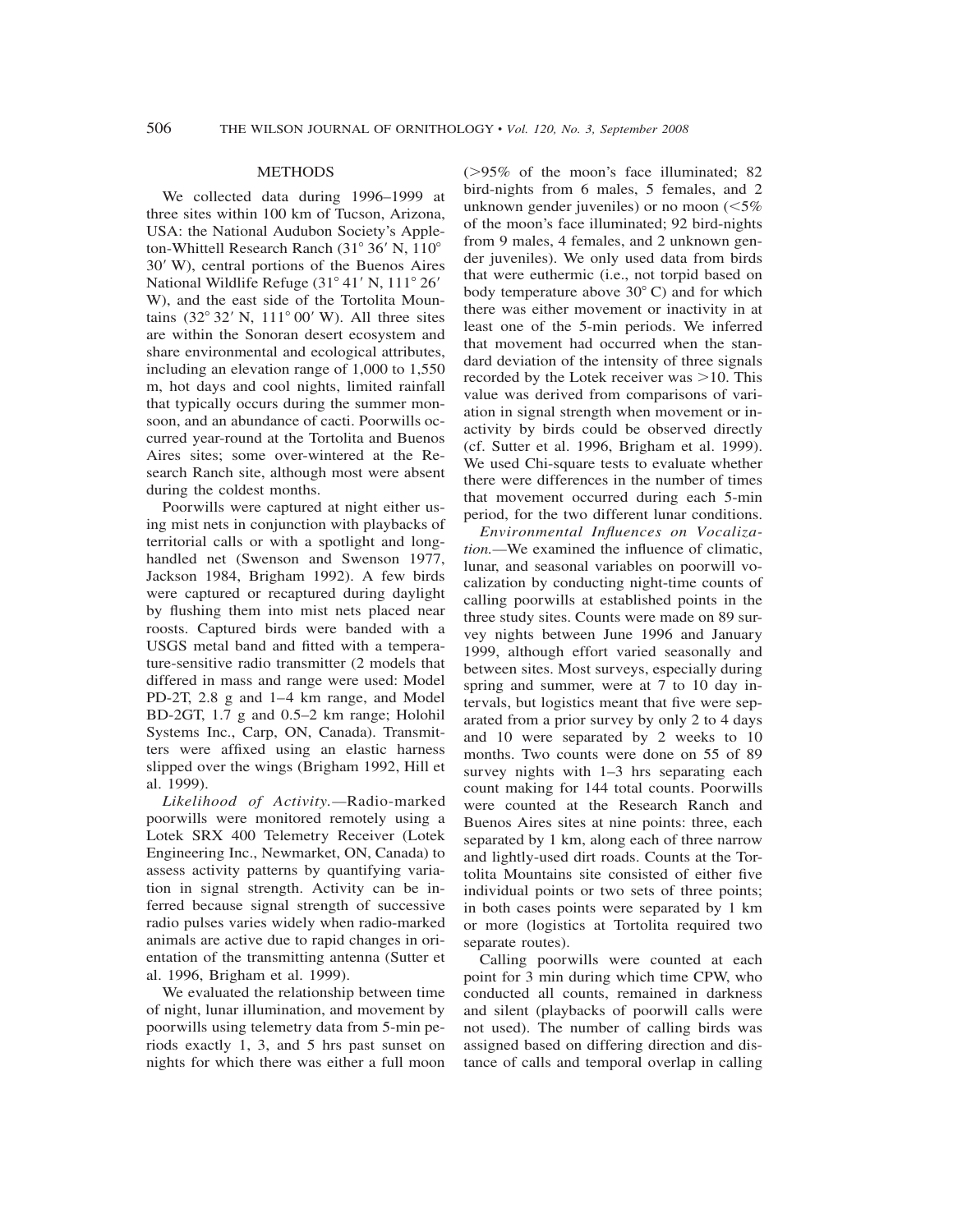(i.e., 2 or more birds calling at the same time). Counts were started at least 1 hr after sunset and completed in 1–2 hrs. No counts were conducted during civil twilight (when the sun is  $0^\circ$  to  $6^\circ$  below the horizon), even though poorwills called frequently during this time, so that solar light did not complicate our interpretation of the influence of lunar illumination. No counts were conducted when it rained.

We recorded environmental variables twice (Tortolita Mountains) or three (Research Ranch and Buenos Aires) times during each survey, and averaged them to establish overall count conditions. We measured ambient light levels, temperature, relative humidity, average wind speed, and percent cloud cover. Wind speed and/or relative humidity were not measured during 49 counts. A Beseler PM2L Color Analyzer (Charles Beseler Co., Linden, NJ, USA) was used to measure ambient light levels (Hecker and Brigham 1999). This device generates a unit-less measure of light intensity to facilitate setting exposure times for film printing. It works at light intensities at which many light meters are ineffective. We used a Cole-Parmer thermistor thermometer (Model 8402-00; Cole-Parmer Instrument Co., Vernon Hills, IL, USA) to measure ambient temperature and a General Eastern thermo-hygrometer (Model 880, General Eastern Instruments, Woburn, MA, USA) to measure relative humidity. We measured wind speed  $(\pm 3 \text{ km/hr})$ over a 3–4 min period with a Kestrel wind meter (NK Electronics, Chester, PA, USA), which averaged measurements taken at 1-sec intervals. Percent cloud cover was visually estimated.

Most birds called during the warmer months and we included for our analysis the 92 counts between 5 May and 3 September, during which time 80% of all calling occurred. Forty-seven of the 92 counts included in our analysis were at the Research Ranch, 42 at Buenos Aires, and 3 at Tortolita Mountains. We assumed there was no site specific lunar effect. The maximum number of birds heard at each point along each route within any year was used as an estimate of year- and site-specific bird maximums. The number of calls detected during any count were standardized against the maximums and our analysis was based on the percentage of the maximum number of birds calling, not the number of birds specifically. We used two separate backward stepwise multiple regressions to assess the importance of environmental variables. First, for all 92 counts with light, temperature, and percent cloud cover as variables, and second, for the smaller sample of 43 counts for which data on relative humidity and wind speed were also available.

*Influence of Owls on Vocalization.—*We assessed the influence of owls on calling behavior by poorwills by measuring the response to playbacks of poorwill calls both with and without the implied presence of a Great Horned Owl (these owls are common nocturnal predators and were heard in all 3 study areas). We surveyed for calling poorwills (independently from the counts described) using two playback treatments to discern the effect of potential owl presence on poorwill calling behavior under differing light levels. Playbacks were conducted at 1.6-km intervals on dirt road systems at the Research Ranch and Tortolita Mountains sites, as well as on lightly traveled dirt roads on the east side of the Rincon Mountains, 50 km east of Tucson (32- 07' N, 110° 28' W), on desert flats near Black Mountain, 60 km north of Tucson (32° 49' N,  $110^{\circ}$  57' W), and on the west side of the Silverbell Mountains, 55 km west of Tucson (32° 26' N, 111° 30' W). At each stop, we waited in silence and darkness for 30 sec and then played a treatment tape. The test was conducted between 6 June and 11 July 1998 on calm or nearly calm nights with little or no cloud cover, beginning at least 90 min after sunset. The test usually took several hours and was not repeated on the same evening. Three routes were surveyed twice, once during the full moon and again during no moon, and two were surveyed three times each, twice during a full moon (separated temporally by 1 month) and once when there was no moon.

We randomly assigned a treatment to each stop prior to surveys, but with the condition that each set of two stops included each treatment. Counts were based on response to two playbacks treatments: poorwill only (15 sec poorwill, 60 sec silence, 15 sec poorwill) and poorwill, Great Horned Owl, poorwill (15 sec poorwill, 60 sec silence, 15 sec Great Horned Owl, 15 sec poorwill). The treatment variation thus occurred in the second call sequence. Re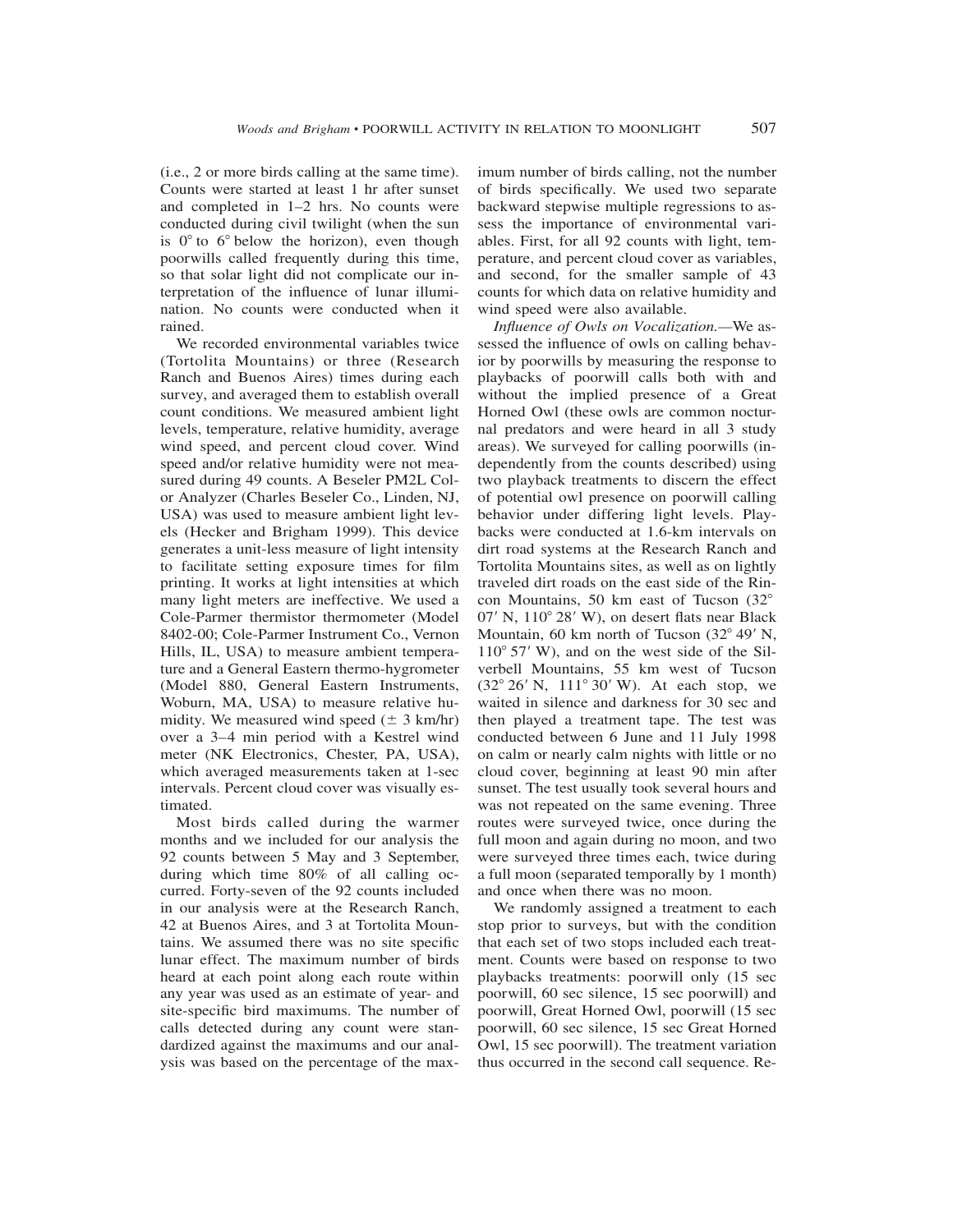cordings used in treatments were taken from a standard collection of bird songs (Peterson Field Guides: Western Bird Songs, Houghton Mifflin Co., Boston, MA, USA). Complete 90–120 sec treatment tapes were created so that switching of tapes during counts was unnecessary. We used a portable cassette player, set at 3/4 maximum volume and judged that poorwills within  $\sim$ 300 m responded.

We measured the number of responding birds and calling intensity during the 60-sec interval following playback of the initial call and again during the 60-sec interval following playback of the treatment call(s). The number of birds calling was based on the direction and distance of calls, and overlap in calling. To characterize intensity, we counted the total number of calls, regardless of the number of birds calling, and assigned a categorical value based on six categories:  $(0)$  no calls,  $(1)$  1–5 calls, (2) 6–10 calls, (3) 11–20 calls, (4) 21– 30 calls, and  $(5)$  31 + calls. Categorical values were used to minimize potential errors in counting when calling was particularly intense. We completed 12 surveys with a total of 168 individual stops, 84 for each treatment. Stops at which no poorwills were heard (29 in total), were eliminated from our analysis. We initially compared the full versus new moon results prior to the treatment playback (i.e., the numerical and categorical response to the first poorwill call only). A subsequent analysis to assess treatment effects was based on the per point change in number of birds or calls from the 60-sec period after the first playback to the 60-sec period after the second playback. Preliminary analysis indicated that data for both survey treatments were not normally distributed (Shapiro-Wilks' *W* with associated  $P < 0.01$ ); therefore, we used a nonparametric Mann-Whitney *U*-test for all comparisons.

## RESULTS

*Likelihood of Activity.—*We used data from 135 activity records (59 full moon, 76 new moon) for the period 1 hr past sunset, 112 (56 full moon, 56 new moon) for 3 hrs past sunset, and 97 (48 full moon, 49 new moon) for 5 hrs past sunset to examine poorwill movements. The likelihood that a bird was active during full moon was similar in the three time periods with movement occurring in 70% (1 hr),



FIG. 1. Likelihood of activity by Common Poorwills during 5-min periods 1, 3, and 5 hrs after sunset in southern Arizona. There were between 97 and 135 sampling periods within each time period, and activity differs within each ( $\chi^2$  tests, all *P* < 0.05).

61% (3 hrs), and 69% (5 hrs) of each. The likelihood of activity decreased over time during the new moon with movements occurring in 86, 39, and 25% of the three periods, respectively (Fig. 1). Birds were more likely to be active 3 and 5 hrs past sunset when the moon was full versus when it was new  $(\chi^2)$  = 5.1,  $P = 0.023$  and  $\chi^2 = 19.1$ ,  $P < 0.001$ , respectively). The situation was reversed, however, 1 hr past sunset, when activity was more common during the new than the full moon ( $\chi^2$ <sub>1</sub> = 5.1, *P* = 0.024).

*Environmental Influences on Vocalizations.—*Poorwills in southern Arizona called throughout an extended period from March through October (Fig. 2). Most calling occurred during the summer months. The central 50 and 80% of all calls were recorded between 27 May and 29 July, and 5 May and 9 September, respectively. Ambient light levels significantly predicted poorwill calling, whether based on the data from 92 counts for which only light, temperature, and cloud cover were analyzed  $(F_{1,89} = 92.2, R^2 = 0.509, P < 0.001,$  $\beta_{\text{Light}} = 0.71$ ; Fig. 3), or based on the data from 43 counts that also included relative humidity and wind speed  $(F_{1,41} = 49.1, R^2 =$ 0.545,  $P < 0.001$ ,  $\beta_{\text{Light}} = 0.74$ ). No other environmental variable measured was significantly related to the number of calling birds, regardless of the data set used.

*Influence of Owls on Vocalizations.—*The effect of moonlight on calling was also evident from playback surveys whose purpose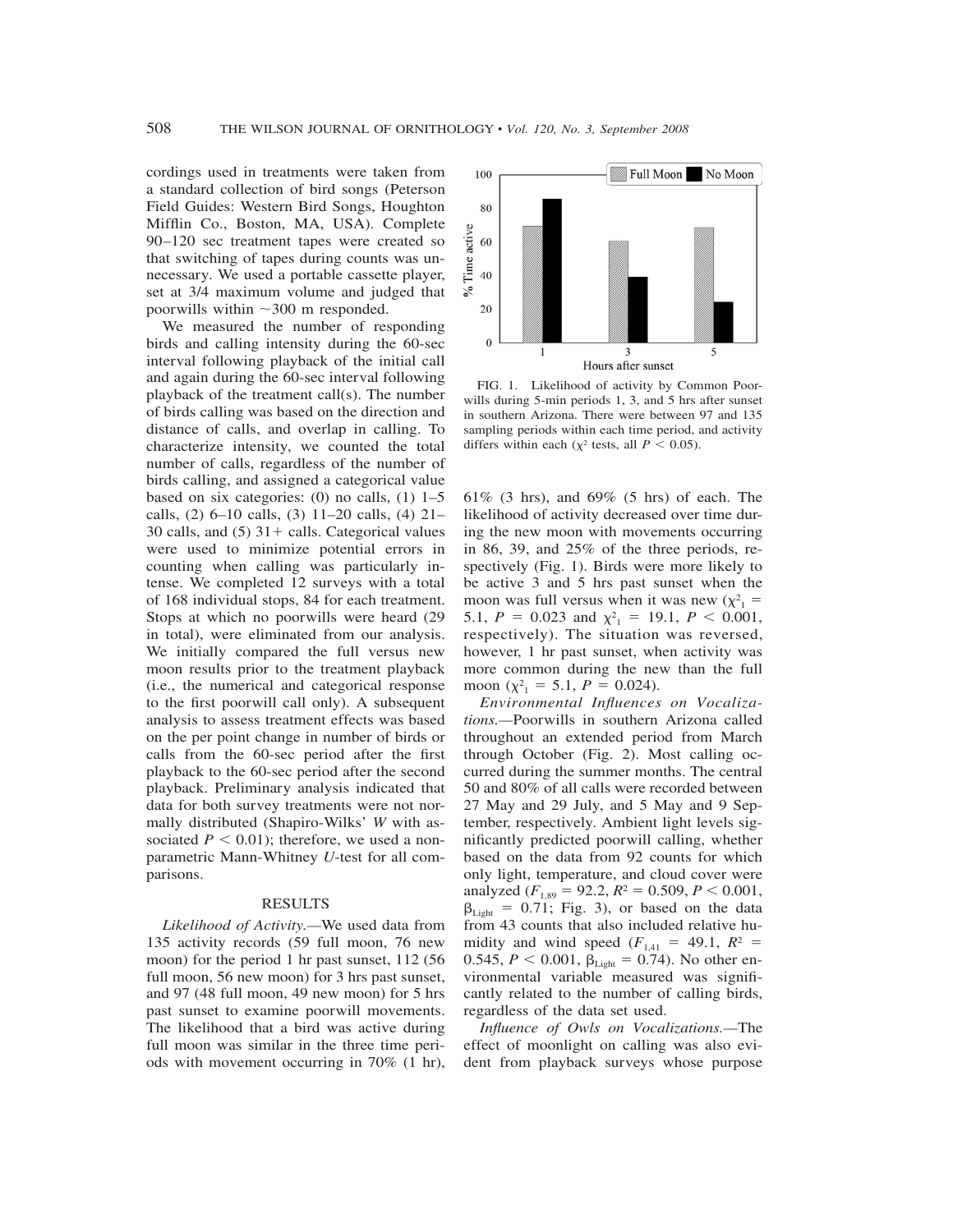

FIG. 2. Seasonality of calling by Common Poorwills in southern Arizona from point count surveys without playback of a poorwill call. Solid lines encompass the central 50% of all calls, and stippled lines the central 80%.

moon and bright conditions. was to evaluate the effect of owl calls on poorwill vocalizing. Poorwills responded in significantly greater numbers and more intensely during full moons versus new moons after playback of the first poorwill call. The number of birds responding during the new moon averaged only 38% of the number calling during the full moon (mean of 0.59 birds at each point vs. 1.55 birds;  $Z_{54,85} = 5.66$ , *P*  $0.001$ ). The categorical number of calls detected during the new moon averaged 52% of the number heard during full moon (1.57 vs. 3.02;  $Z_{54,85} = 4.51, P \le 0.001$ ).

There was no significant difference in the change in calling response following playback of the second treatment call(s) during the full moon either in number of birds responding or intensity of calling. The number of responding poorwills increased 16% (from 1.64 to 1.90 birds) per point following the poorwill only treatment during the full moon from the period after the first call to the period after the second. Calling increased 14% (from 1.47 to 1.67 birds) after the Great Horned Owl then poorwill treatment  $(Z_{42,43} = 0.14, P > 0.1)$ . The number of calls increased 21% (from 3.05 to 3.69) after the poorwill only treatment, and 11% (from 3.00 to 3.33) following the Great Horned Owl then poorwill treatment  $(Z_{42,43} =$ 0.85,  $P > 0.1$ ). In contrast, there was a significant difference in the change in response by poorwills when the moon was new, both in the number of birds responding and the categorical intensity of calling. The number of



FIG. 3. Relationship between ambient light at night and calling by Common Poorwills during spring and summer in southern Arizona without playback of a poorwill call. Light levels are unit-less measurements from a photographic light meter, with "10" representative of no moon and little light, and ''50'' of a full

responding poorwills following the poorwill only treatment during the new moon increased 59% (from 0.56 to 0.89 birds) after the second call compared to after the first call, but decreased 11% (from 0.63 to 0.56 birds) after the Great Horned Owl then poorwill treatment  $(Z_{27,27} = 2.42, P = 0.016)$ . Categorically, the number of calls increased 35% (from 1.59 to 2.15) after the poorwill only treatment, but decreased 4% (from 1.56 to 1.48) following the Great Horned Owl then poorwill treatment  $(Z_{27,27} = 2.19, P = 0.029).$ 

#### DISCUSSION

The intensity of night-time lunar illumination varies by more than a hundred-fold depending on phase (Austin et al. 1976). Consequently, it is not surprising that lunar phase should influence behavior of nocturnal animals, especially those that orient visually, although the direction of this influence may not be obvious. In the absence of extenuating factors, visually-oriented nocturnal predators like poorwills should concentrate foraging activity during bright moonlight but vocalize more frequently when there is little moonlight, when foraging should be least efficient (Brigham and Barclay 1992, Csada et al. 1992, Bayne and Brigham 1995). Chuckwill's-widows (*Caprimulgus carolinensis*) and Whip-poor-wills (*C. vociferus*) call with greater frequency during moonlit conditions, how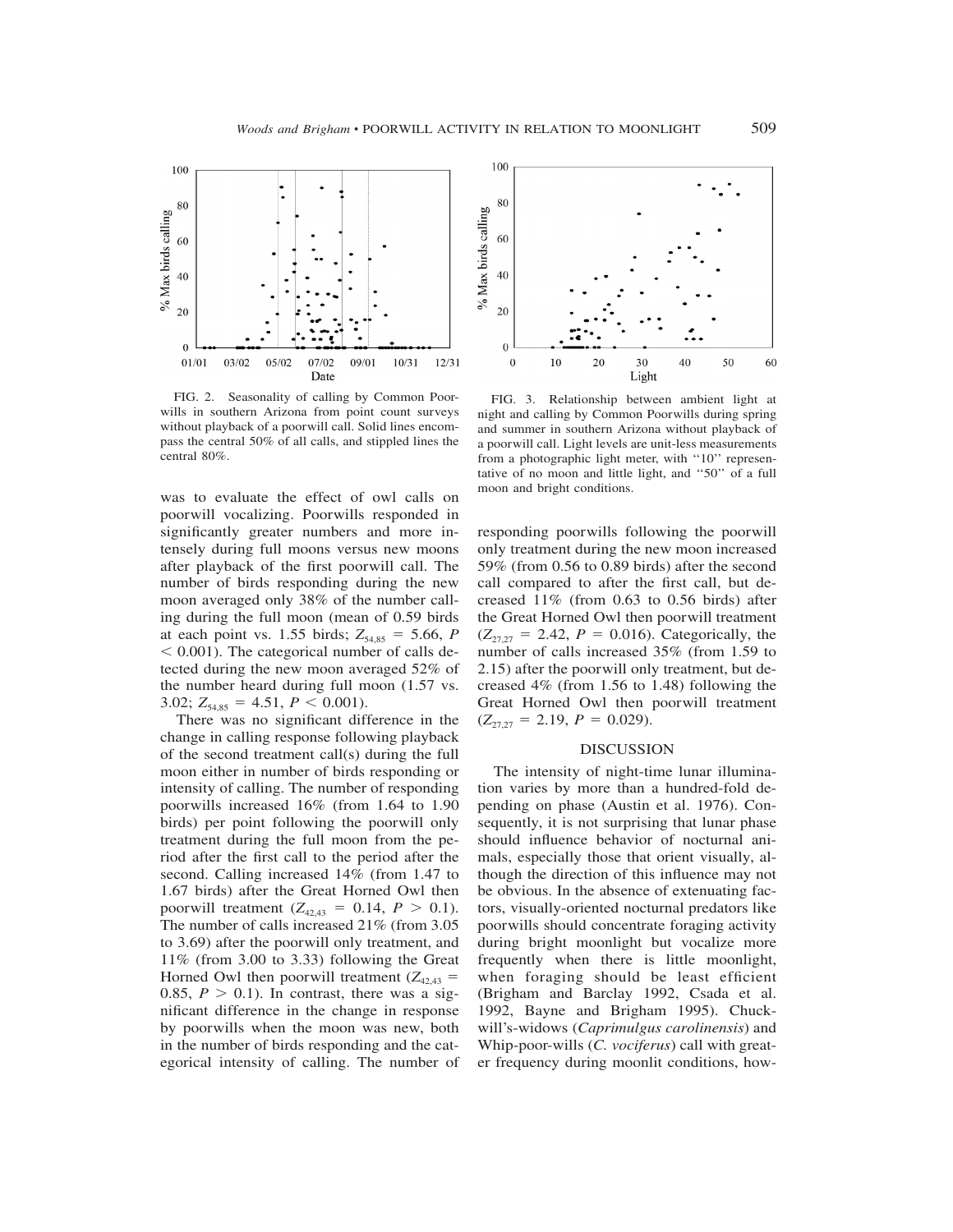ever, and lunar illumination is the only environmental factor correlated with calling during the breeding season (Cooper 1981, Mills 1986, Ganey 1990). Poorwills in our study vocalized most actively during the full moon and lunar illumination was the only environmental variable we measured with which the number of birds heard calling was correlated. In addition, poorwills tended to be more active (which we interpret as foraging) during full moon, although the number of flying insect prey depended principally on temperature and was independent of ambient light (Woods 2002). Consequently, increased activity by poorwills during the brightest periods was not related to increased prey density, and vice versa.

Jetz et al. (2003) found a strong relationship between lunar cycle and timing of foraging activity by Standard-winged (*Macrodipteryx longipennis*) and Long-tailed (*Caprimulgus climacurus*) nightjars in equatorial West Africa. They noted that foraging was concentrated during the crepuscular period during all phases of the lunar cycle but increased significantly around new moon. They also detected a small but significant increase in abundance of some larger insects during full moon periods which correlated with increased foraging during periods of the night with lunar light. In cooler more seasonal subtropical environments, temperature as well as light levels strongly affects activity patterns of Freckled Nightjars (*Caprimulgus tristigma*; R. A. M. Ashdown and A. E. McKechnie, unpubl. data). Unfortunately, calling behavior was not evaluated in either of these studies.

Peaks in calling occur for some nocturnal birds throughout the breeding season, and are often attributed to different breeding stages (e.g., Clark and Anderson 1997). We found no seasonal peaks in calling, possibly because of the cyclic influence of lunar phase on calling frequency. Poorwills are known to call persistently (Bent 1940, Gabrielson and Jewett 1940, Bailey and Niedrach 1965, this study), and we heard birds call in every month but January. These observations support the hypothesis that individuals are inclined to call frequently where they occur as year-round residents, regardless of breeding stage, but in locations where they are migratory, calling tends to cease in late summer (Kalcounis et

al. 1992). These results suggest a trade-off exists between frequent calling and efficient foraging, assuming that calling reduces foraging efficiency. The extent to which vocalizing may restrict foraging by caprimulgids is uncertain, but males deplete fat reserves during the breeding season whereas females, which probably call infrequently, do not (Csada and Brigham 1992, Thomas et al. 1996). Energetic shortfalls resulting from forgoing feeding when prey are most visible are probably minimized since full moons are above the horizon for the most time. Consequently, more foraging time is available when the moon is relatively full. During new moon, activity was highest shortly after sunset and diminished as evening progressed, whereas during full moon, activity levels were consistent throughout late evening (cf. Brauner 1952). These contrasting patterns suggest that during new moons, poorwills must forage with greater intensity at and just past twilight, since low light levels will reduce foraging efficiency and may increase predation risk later in the night.

Why are poorwills more vocal during periods of high lunar illumination? In addition to the offsetting increase in time available for foraging, the ease with which males can move within and defend their territories is likely enhanced by relatively bright conditions. Our results suggest the ability to detect and evade predators is also important when calling advertises location. This explanation is supported by the higher intensity of calling in response to conspecific calls following owl playbacks during the full moon, but an apparent reluctance to respond under similar circumstances during the new moon. Other relatively small nocturnal birds that are especially vocal when the moon is bright also have acute vision and rely heavily on vision to forage (e.g., Whip-poor-will). We surmise that visual acuity influences timing or extent to which smaller nocturnal animals vocalize at night. For nocturnal animals that may less easily detect and out-maneuver predators, the increased risk of predation during the full moon selects for less activity. Gerbils (*Gerbillus* spp.) and other desert rodents, as well as Australian Owlet-Nightjars (*Aegotheles cristatus*), adjust foraging patterns to avoid bright moonlight and are all preyed upon by owls (Price et al. 1984, Brown et al. 1988, Kotler et al.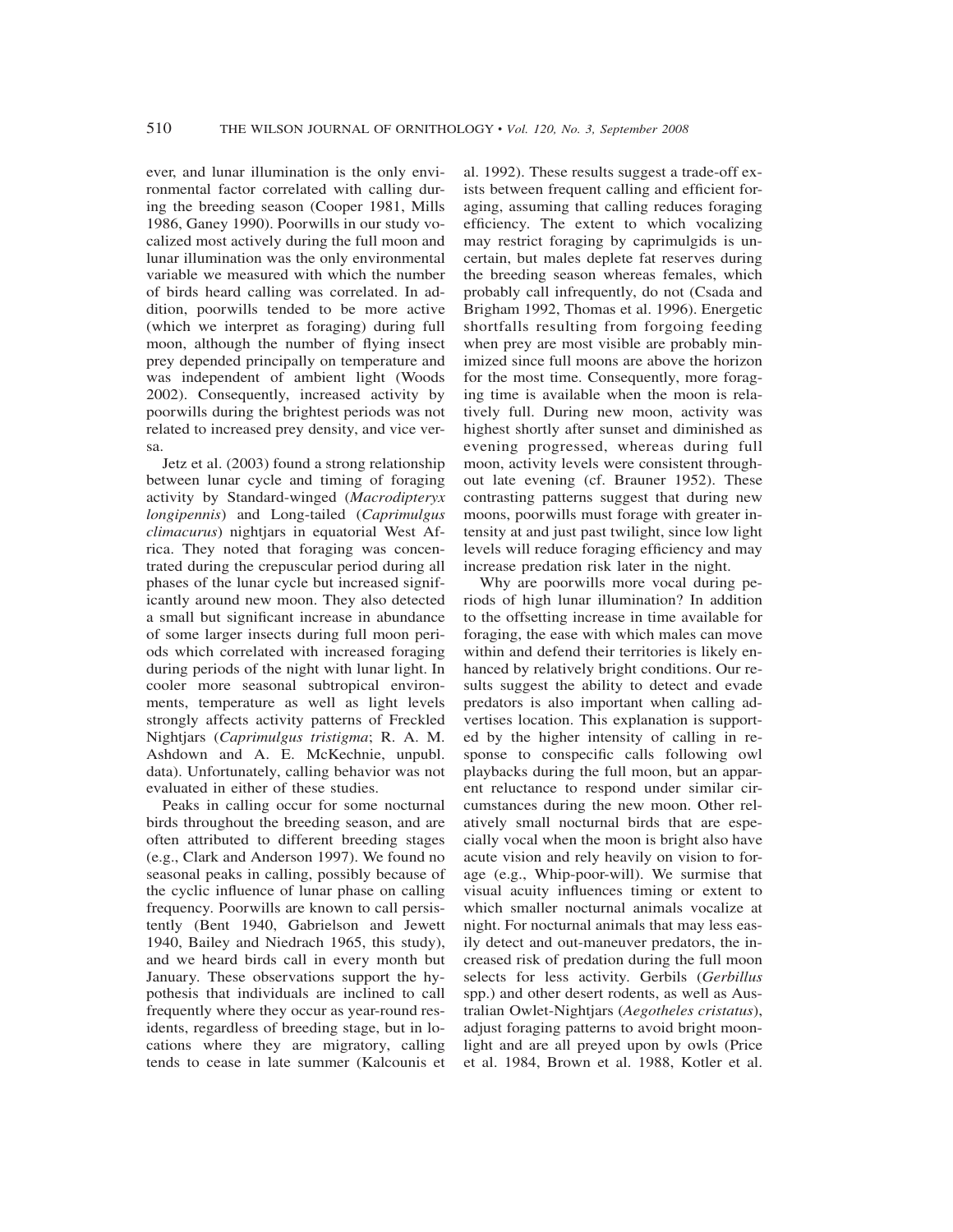1994, Brigham et al. 1999). Notably, one male radio-marked poorwill was killed by an owl (*Otus* sp.) in our study. The bird was taken under relatively dim conditions when the moon was in its first quarter and setting. Whether specific predators and or predator foraging strategies are the major selective pressures which have shaped the differences in response to lunar conditions between caprimulgids and some rodents, remains to be understood.

Future research is needed with an emphasis on explaining the role of lunar illumination on behavior of other birds that are active at night, including those that are generally considered diurnal (e.g., Johnson et al. 2003). The lunar cycle is relatively short in comparison with the overall breeding season for most birds, and consideration of this variable could provide insight into foraging strategies and timing of breeding. Knowledge of the lunar phase and its effect on both foraging by and predation risk on nocturnal birds may also be an important consideration for surveying nocturnal species (Ganey 1990, Downs 1998). Additionally, our study sites were relatively distant from large urban centers and the light pollution associated with them. Light pollution could relieve some dependence on moonlight for efficient foraging by predators but, as a consequence, enhance predation pressure on their prey (Buchanan 2005, Frank 2005, Lloyd 2005). Perhaps more importantly, the loss of cyclic variation in nocturnal illumination may disrupt behaviors that evolved in association with regular fluctuation between bright and dark periods (Rich and Longcore 2005). Additional research into the impact of light pollution on the behavior of nocturnal animals is essential, considering the extent to which it has altered the night sky in many developed regions.

#### ACKNOWLEDGMENTS

P. A. Bradshaw, R. K. Sechler, and B. A. Woods assisted in trapping and radio-marking poorwills. The National Audubon Society and W. V. Branan provided generous access to the Appleton-Whittell Research Ranch and logistic support. Comments by C. E. Braun and two anonymous reviewers greatly improved the manuscript. Funding for this research was provided in part by awards to CPW from the Faculty of Graduate Studies and Research at the University of Regina and an NSERC research grant to RMB.

## LITERATURE CITED

- AUSTIN, R. H., B. F. PHILLIPS, AND D. J. WEBB. 1976. A method for calculating moonlight illuminance at the earth's surface. Journal of Applied Ecology 13:741–748.
- BAILEY, A. M. AND R. J. NIEDRACH. 1965. Birds of Colorado. Denver Museum of Natural History, Denver, Colorado, USA.
- BAYNE, E. M. AND R. M. BRIGHAM. 1995. Prey selection and foraging constraints in Common Poorwills (*Phalaenoptilus nuttallii*: Aves: Caprimulgidae). Journal of Zoology 235:1–8.
- BEIER, P. 2005. Effects of artificial night lighting on terrestrial mammals. Pages 19–42 *in* Ecological consequences of artificial night lighting (C. Rich and T. Longcore, Editors). Island Press, Washington, D.C., USA.
- BENT, A. C. 1940. Life histories of North American cuckoos, goatsuckers, hummingbirds, and their allies. U.S. National Museum Bulletin 176.
- BRAUNER, J. 1952. Reactions of poor-wills to light and temperature. Condor 54:152–159.
- BRIGHAM, R. M. 1992. Daily torpor in a free-ranging goatsucker, the Common Poorwill (*Phalaenoptilus nuttallii*). Physiological Zoology 65:457–472.
- BRIGHAM, R. M. AND R. M. R. BARCLAY. 1992. Lunar influence on foraging and nesting activity of Common Poorwills (*Phalaenoptilus nuttallii*). Auk 109:315–320.
- BRIGHAM, R. M., R. C. A. GUTSELL, R. S. WIACEK, AND F. GEISER. 1999. Foraging behaviour in relation to the lunar cycle by Australian Owlet-Nightjars *Aegotheles cristatus*. Emu 99:253–261.
- BROOKE, M. 1990. The Manx Shearwater. T. & A. D. Poyser, London, United Kingdom.
- BROWN, J. S., B. P. KOTLER, R. J. SMITH, AND W. O. WIRTZ II. 1988. The effects of owl predation on the foraging behavior of heteromyid rodents. Oecologia 76:408–415.
- BUCHANAN, B. W. 2005. Observed and potential effects of artificial night lighting on anuran amphibians. Pages 192–220 *in* Ecological consequences of artificial night lighting (C. Rich and T. Longcore, Editors). Island Press, Washington, D.C., USA.
- CLARK, K. A. AND S. H. ANDERSON. 1997. Temporal, climatic and lunar factors affecting owl vocalizations of western Wyoming. Journal of Raptor Research 31:358–363.
- COOPER, R. J. 1981. Relative abundance of Georgia caprimulgids based on call-counts. Wilson Bulletin 93:363–371.
- CSADA, R. D. AND R. M. BRIGHAM. 1992. Common Poorwill (*Phalaenoptilus nuttallii*). The birds of North America. Number 32.
- CSADA, R. D., R. M. BRIGHAM, AND B. R. PITTENDRIGH. 1992. Prey selection in relation to insect availability by the Common Poorwill (*Phalaenoptilus nuttallii*). Canadian Journal of Zoology 70:1299– 1303.
- DOWNS, K. D. 1998. Common Snipe surveys, habitat